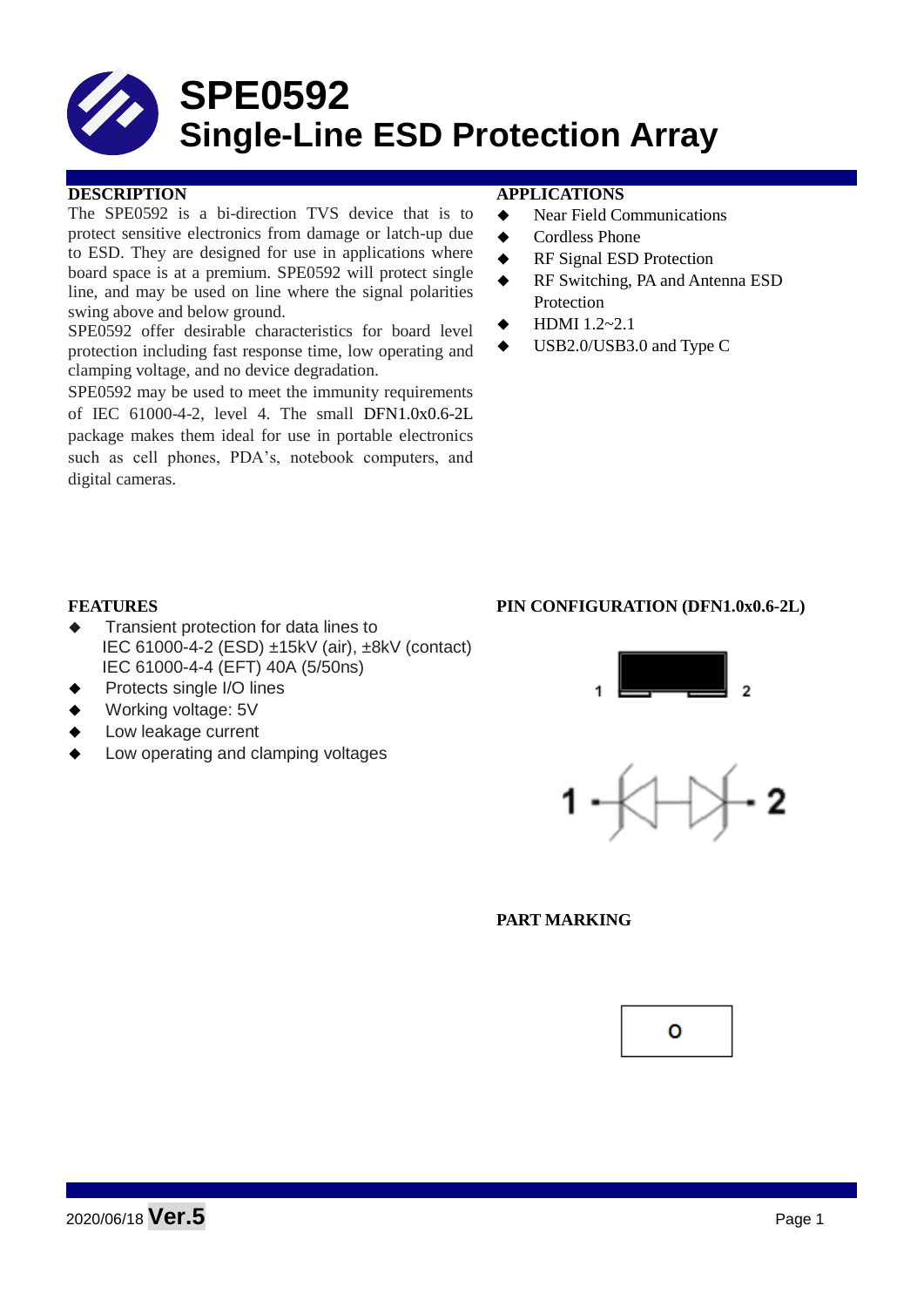

### **ORDERING INFORMATION**

| <b>Part Number</b>                                                                                                                                                                                                                                                                                                                                                | Package                             | <b>Part Marking</b> |  |  |
|-------------------------------------------------------------------------------------------------------------------------------------------------------------------------------------------------------------------------------------------------------------------------------------------------------------------------------------------------------------------|-------------------------------------|---------------------|--|--|
| SPE0592DN2RGB                                                                                                                                                                                                                                                                                                                                                     | DFN1.0x0.6-2L                       |                     |  |  |
| $\mathbf{A}$ $\mathbf{A}$ $\mathbf{A}$ $\mathbf{A}$ $\mathbf{A}$ $\mathbf{A}$ $\mathbf{A}$ $\mathbf{A}$ $\mathbf{A}$ $\mathbf{A}$ $\mathbf{A}$ $\mathbf{A}$ $\mathbf{A}$ $\mathbf{A}$ $\mathbf{A}$ $\mathbf{A}$ $\mathbf{A}$ $\mathbf{A}$ $\mathbf{A}$ $\mathbf{A}$ $\mathbf{A}$ $\mathbf{A}$ $\mathbf{A}$ $\mathbf{A}$ $\mathbf{$<br>$\sim$ $\sim$ $\sim$ $\sim$ | $\overline{\phantom{0}}$<br>$- - -$ |                     |  |  |

※ SPE0592DN2RGB: Tape Reel ; Pb Free, Halogen Free

## **ABSOULTE MAXIMUM RATINGS**

(TA=25℃ Unless otherwise noted)

| <b>Parameter</b>                                 | <b>Symbol</b> | <b>Typical</b> | Unit            |  |
|--------------------------------------------------|---------------|----------------|-----------------|--|
| Peak Pulse Power ( $tp = 8/20 \mu s$ )           | Ppk           | 60             | W               |  |
| Maximum Peak Pulse Current ( $tp = 8/20 \mu s$ ) | Ipp           | 4              | A               |  |
| ESD per IEC $61000 - 4 - 2$ (Air)                | Vpp           | ±15            | <b>KV</b>       |  |
| ESD per IEC $61000 - 4 - 2$ (Contact)            | Vpp           | $\pm 8$        | KV              |  |
| <b>Operating Junction Temperature</b>            | Tј            | $-55 \sim 125$ | $\rm ^{\circ}C$ |  |
| <b>Storage Temperature Range</b>                 | <b>TSTG</b>   | $-55 \sim 150$ | $\rm ^{\circ}C$ |  |
| Lead Soldering Temperature                       | Tī.           | 260 (10sec)    | $\rm ^{\circ}C$ |  |

# **ELECTRICAL CHARACTERISTICS**

(TA=25℃ Unless otherwise noted)

| <b>Parameter</b>                 | <b>Symbol</b>  | <b>Conditions</b>                | Min. | <b>Typ</b> | Max. | Unit    |
|----------------------------------|----------------|----------------------------------|------|------------|------|---------|
| Reverse Stand – Off Voltage      | <b>VRWM</b>    |                                  |      |            | 5    | V       |
| <b>Reverse Breakdown Voltage</b> | <b>VBR</b>     | $It = 1mA$                       | 6    |            |      | V       |
| <b>Reverse Leakage Current</b>   | IR             | $V_{\text{RWM}} = 5V$ , T=25°C   |      | 0.04       | 0.5  | $\mu A$ |
| <b>Reverse Leakage Current</b>   | IR             | $V_{\text{RWM}} = 3.3V$ , T=25°C |      | 0.03       | 0.2  | $\mu A$ |
| <b>Clamping Voltage</b>          | Vc             | $\text{Ipp} = 1A$ , tp = 8/20 µs |      |            | 13   | V       |
| Clamping Voltage, TLP(Note 1)    | Vc             | $Ipp = 8A$                       |      | 24         |      | V       |
| <b>Junction Capacitance</b>      | C <sub>j</sub> | $V_R = 0V$ , $f = 1MHz$          |      | 0.3        | 0.35 | pF      |
| <b>Dynamic Resistance</b>        | <b>RDYN</b>    | <b>TLP</b> Pulse                 |      | 1.8        |      | Ω,      |

*Notes:*

*1) TLP parameter: Z0 = 5*0Ω*, tp = 100ns, tr = 10ns, averaging window from 70ns to 90ns.*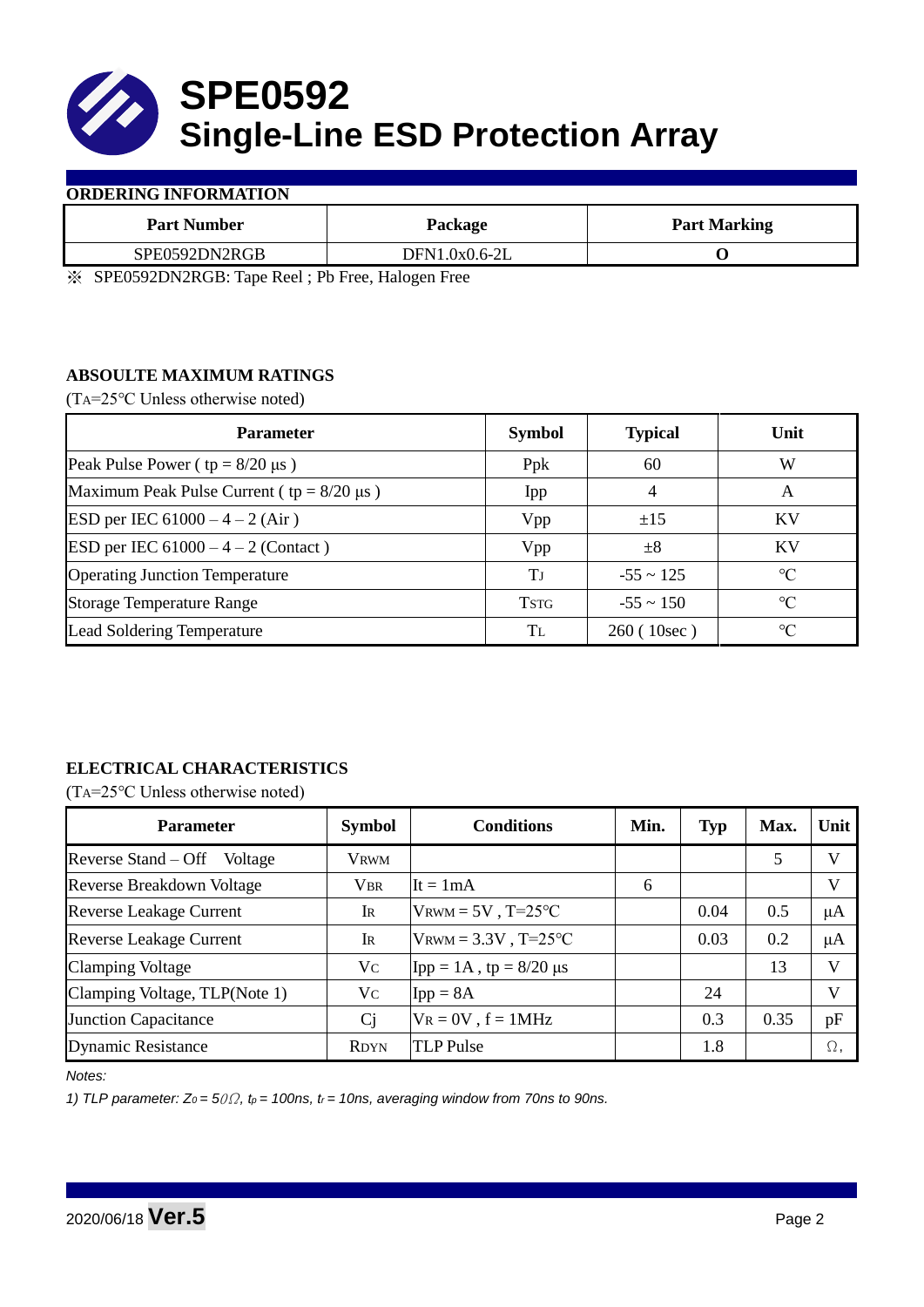

# **TYPICAL CHARACTERISTICS**



**Fig. 1 Typical TLP IV Curve**